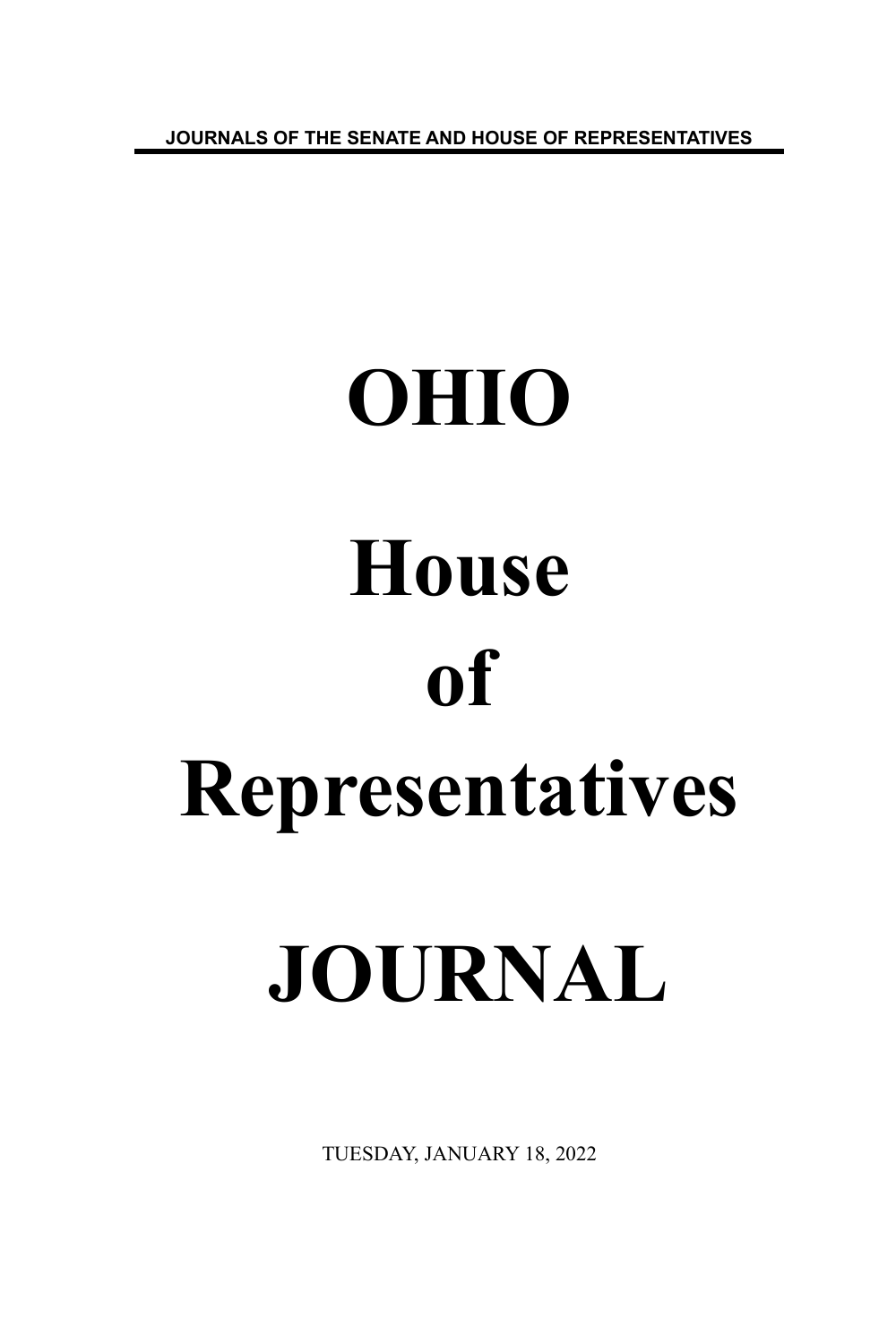# ONE HUNDRED NINETEENTH DAY Hall of the House of Representatives, Columbus, Ohio **Tuesday, January 18, 2022, 9:00 o'clock a.m.**

The House met pursuant to adjournment.

Pursuant to House Rule No. 23, the Clerk called the House to order.

Representative McClain was selected to preside under the Rule.

The journal of the previous legislative day was read and approved.

#### **INTRODUCTION OF BILLS**

The following bills were introduced:

**H. B. No. 532 -** Representative Ferguson.

To enact section 5534.842 of the Revised Code to designate a portion of State Route 7 in Belmont County as the "SSG Garren Ray Goudy Memorial Highway."

**H. B. No. 533 -** Representatives Crossman, Hicks-Hudson. Cosponsors: Representatives Lepore-Hagan, Smith, K., Russo, Miller, J., Sobecki, West, Skindell, Weinstein, Smith, M., Liston, Sheehy, Upchurch, Brown, Miranda, Galonski, Leland, Jarrells, Lightbody, Troy.

To enact sections 2747.01, 2747.02, 2747.03, 2747.04, 2747.05, 2747.06, 2747.07, 2747.08, 2747.09, and 2747.10 of the Revised Code regarding filing false or fraudulent claims with the state and defrauding the state of money or property.

**H. B. No. 534 -** Representatives Crossman, Hicks-Hudson. Cosponsors: Representatives Troy, Lepore-Hagan, Miller, A., Russo, Miller, J., Sobecki, West, Skindell, Weinstein, Smith, M., Liston, Sheehy, Upchurch, Brown, Miranda, Galonski, Leland, Jarrells, Lightbody.

To amend sections 125.25, 153.02, and 5513.06 of the Revised Code to require the debarment of a state vendor who engages in corrupt activity, to specify the duration of a debarment, and to limit which debarments may be rescinded.

**H. B. No. 535 -** Representative Lipps. Cosponsors: Representatives West, Young, B., Stoltzfus, Kick, Schmidt, Troy.

To enact section 5167.28 of the Revised Code to prohibit Medicaid managed care organizations from entering into single-source or preferred provider contracts with suppliers of durable medical equipment, prosthetic devices, orthotic devices, or medical supply items.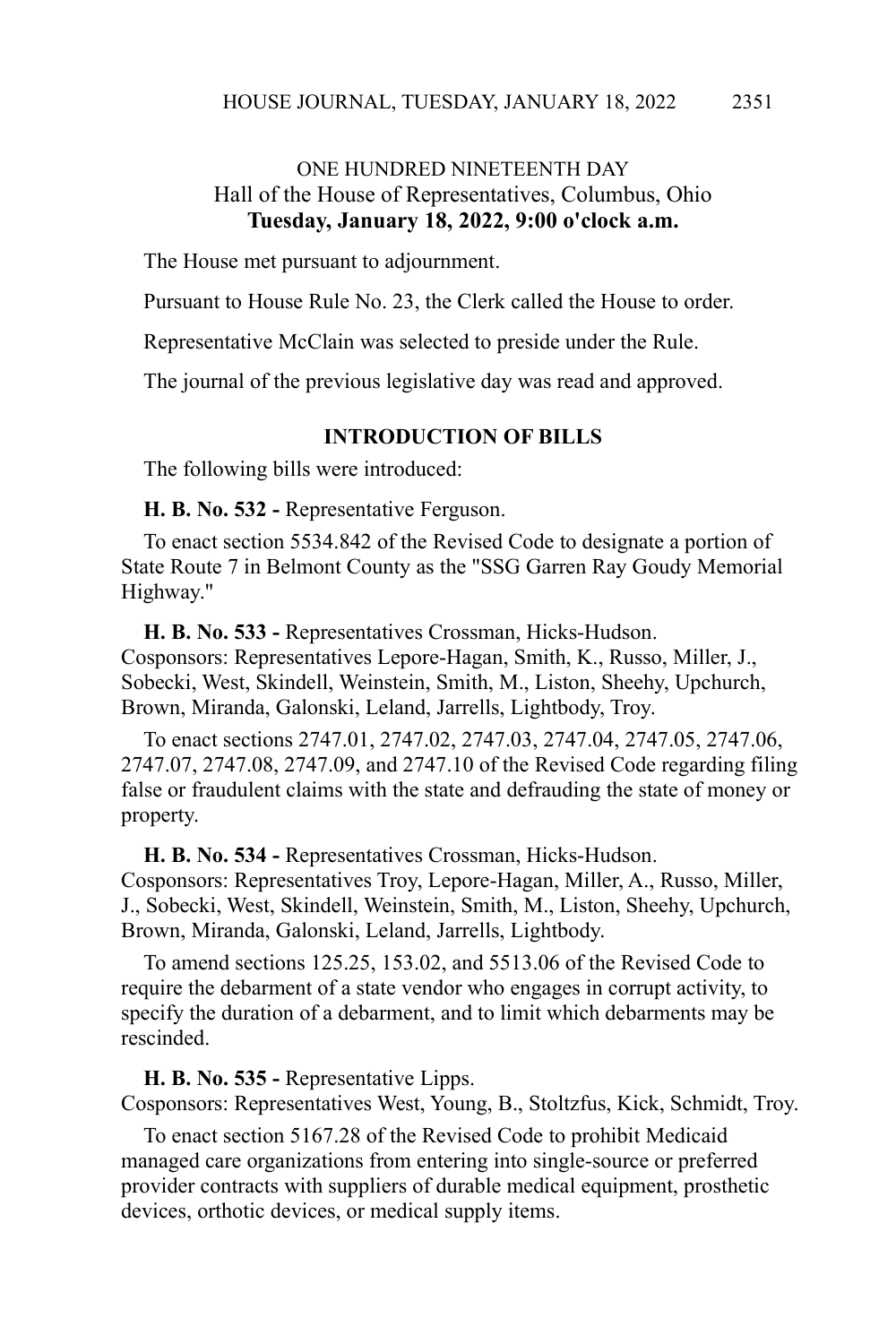**H. B. No. 536 -** Representatives Fowler Arthur, Grendell.

To amend section 4501.21 and to enact section 4503.964 of the Revised Code to create the "Chardon High School State Champs" license plate.

Said bills were considered the first time.

## **BILLS FOR THIRD CONSIDERATION**

**H. B. No. 34**-Representative Ingram.

Cosponsors: Representatives Miranda, Brent, Miller, A., Galonski, Crawley, Sobecki, Smith, K., West, Lightbody, Miller, J., Hillyer, Crossman, Weinstein, Lepore-Hagan, Schmidt, Callender, Kelly, Upchurch.

To amend sections 3314.03, 3326.11, and 3328.24 and to enact section 3319.324 of the Revised Code to require that public and private schools transmit a transferred student's records within five school days, was taken up for consideration the third time.

The question being, "Shall the bill pass?"

Representative Stephens moved that **H. B. No. 34**-Representative Ingram, be informally passed and that it be taken up for consideration on: Monday, January 24, 2022.

The motion was agreed to without objection.

**S. B. No. 43**-Senator Schaffer.

Cosponsors: Senators Romanchuk, Fedor, Craig, Huffman, S., Roegner, Antonio, Blessing, Brenner, Cirino, Gavarone, Hackett, Hoagland, Hottinger, Johnson, Kunze, Maharath, Peterson, Reineke, Rulli, Sykes, Thomas, Williams, Wilson, Yuko Representatives Lepore-Hagan, West, White.

To enact section 5.271 of the Revised Code to designate July as "Sarcoma Awareness Month" and to name the act Hank's Law, was taken up for consideration the third time.

The question being, "Shall the bill pass?"

Representative Stephens moved that **S. B. No. 43**-Senator Schaffer, be informally passed and that it be taken up for consideration on: Monday, January 24, 2022.

The motion was agreed to without objection.

**Sub. H. B. No. 428**-Representatives Pavliga, Edwards. Cosponsors: Representatives Click, Grendell, Holmes, Plummer, White, Carruthers, Liston.

To enact sections 103.55, 103.551, and 103.552 of the Revised Code to establish the Adverse Childhood Experiences Study Commission, was taken